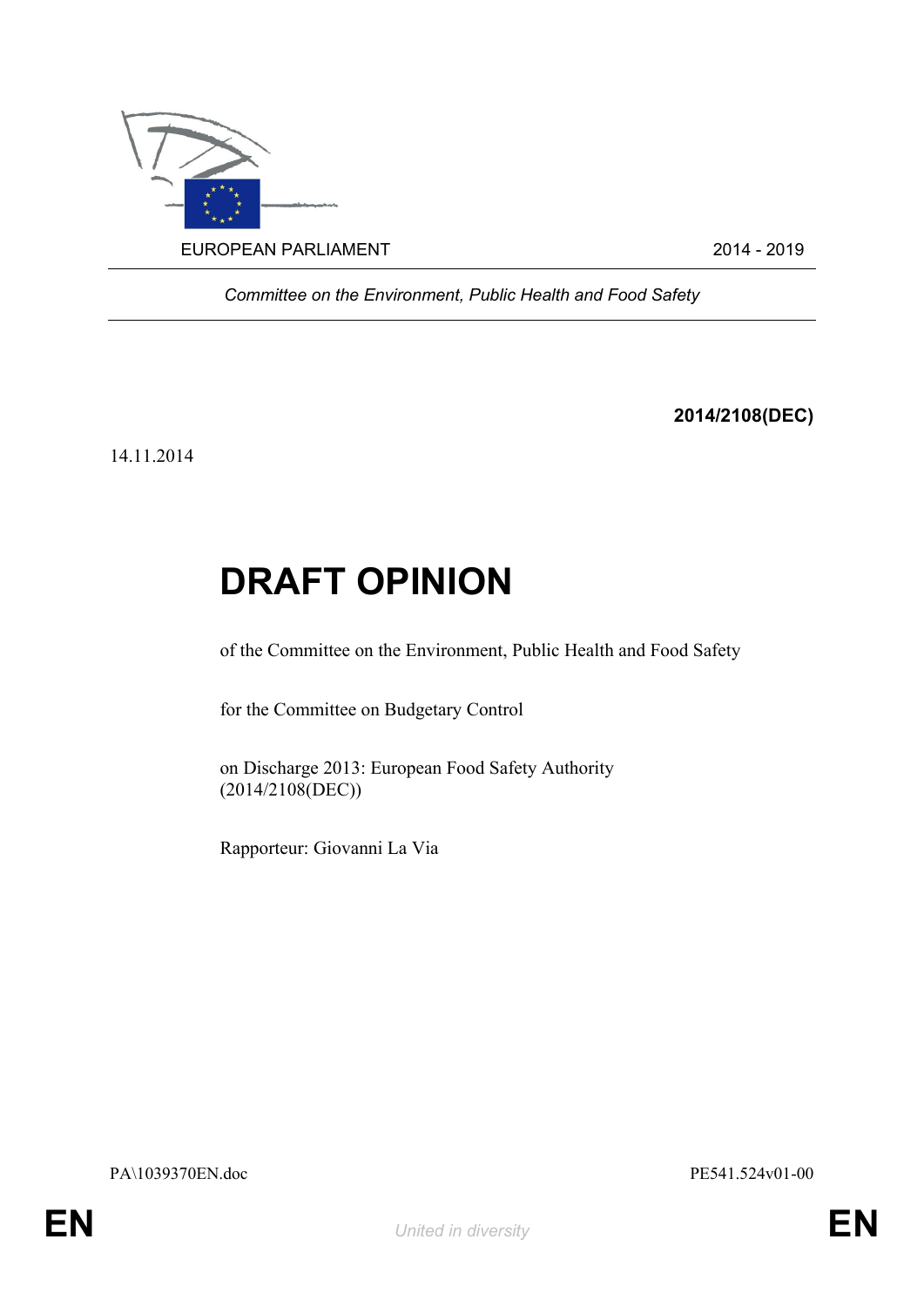PA\_NonLeg

EN